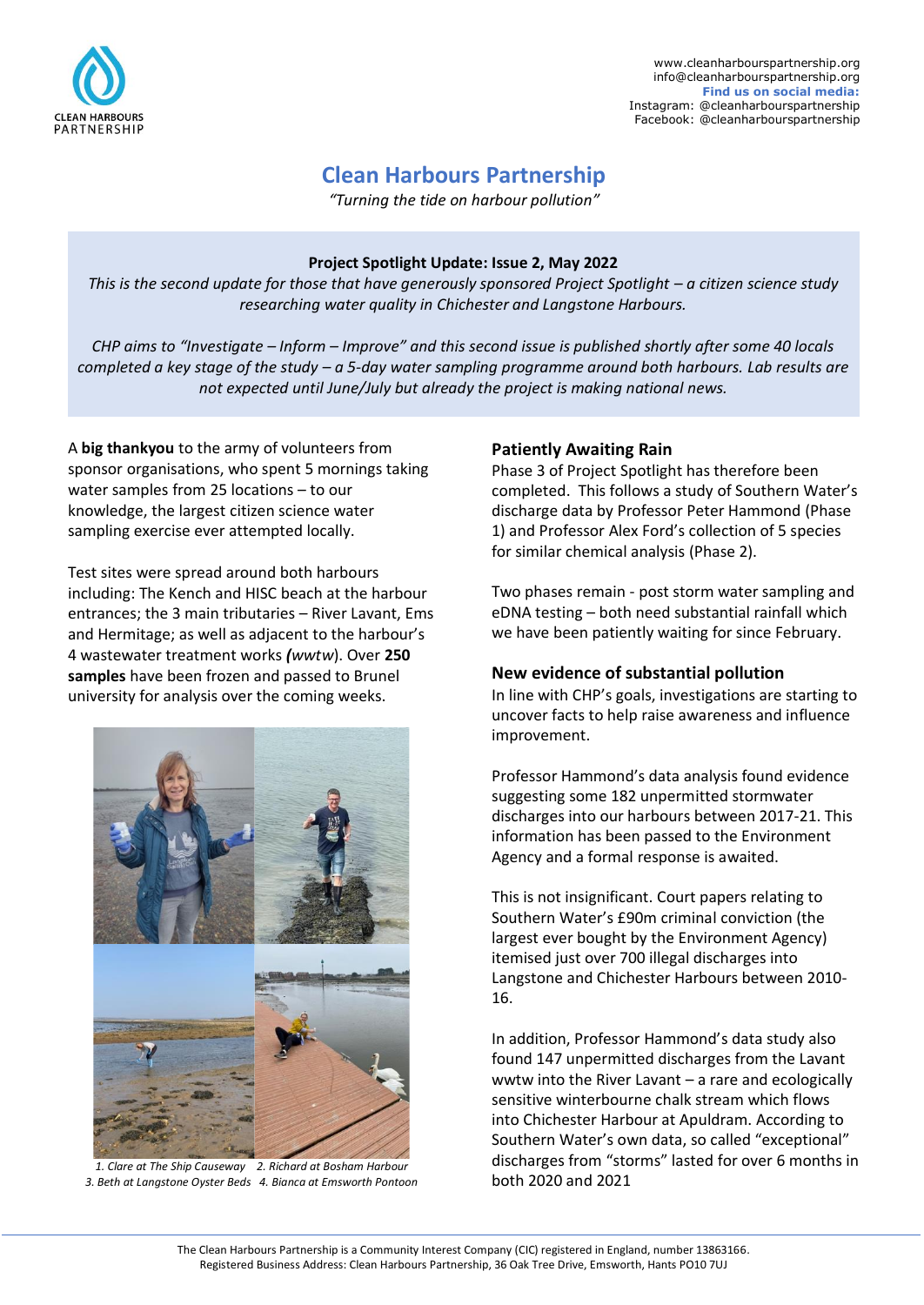

#### **Watch Out for BBC Coverage**

As a result, CHP included the location in its recent sampling regime with test sites both above and below the Lavant wwtw. Here, we found physical evidence of prolonged pollution.

The aerial photo below shows overflow (untreated wastewater) coming out of a reed bed (right) on site and creating a white plume as it travels down the river (left). The short video was taken from the river, showing the [white substance up close](https://youtu.be/vNbuespPnB0) which we believe to be bacterial colonies (sewage fungus). E-coli and streptococci analysis undertaken by CHP showed levels 30x higher than the Environment Agency's "poor" standard at Blue Flag beaches. CHP has reported this incident to the Environment Agency and given media interest, we hope they will follow through to a full investigation.



*Overflow coming out of reed bed*



*[Close-up of white substance believed to be sewage fungus](https://youtu.be/vNbuespPnB0)*

The Clean Harbours Partnership is a Community Interest Company (CIC) registered in England, number 13863166. Registered Business Address: Clean Harbours Partnership, 36 Oak Tree Drive, Emsworth, Hants PO10 7UJ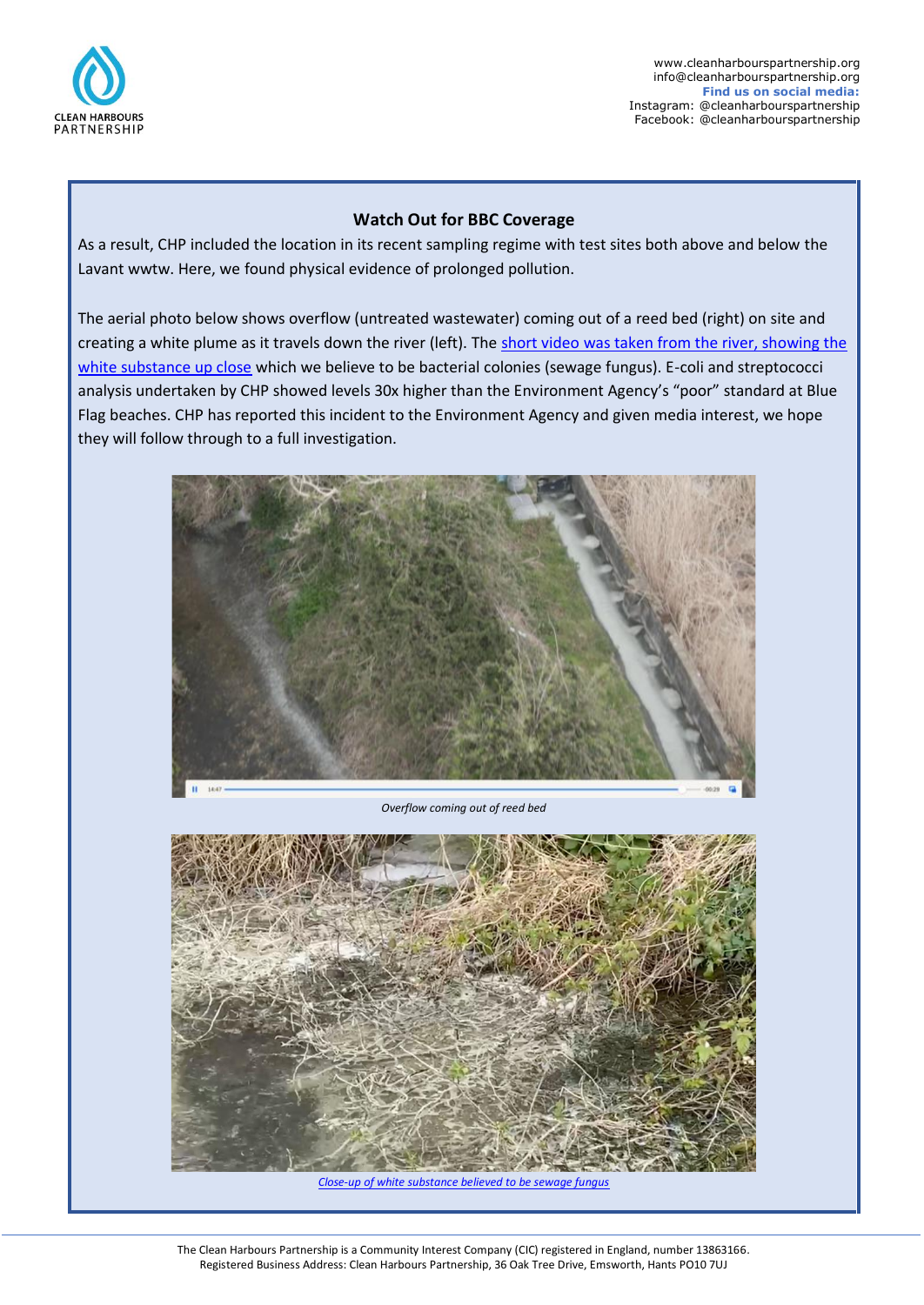

This interested **BBC national news**, so the situation has been filmed and is expected to be aired on BBC Breakfast (7m viewers) and Radio4 Today (3m listeners) next week. Thank you to the samplers and Alex for giving up more time to be filmed, as well as to ESC for hosting the BBC.



*BBC filming Professor Alex Ford at Lavant*



 *Junior Members at ESC being filmed by the BBC team*